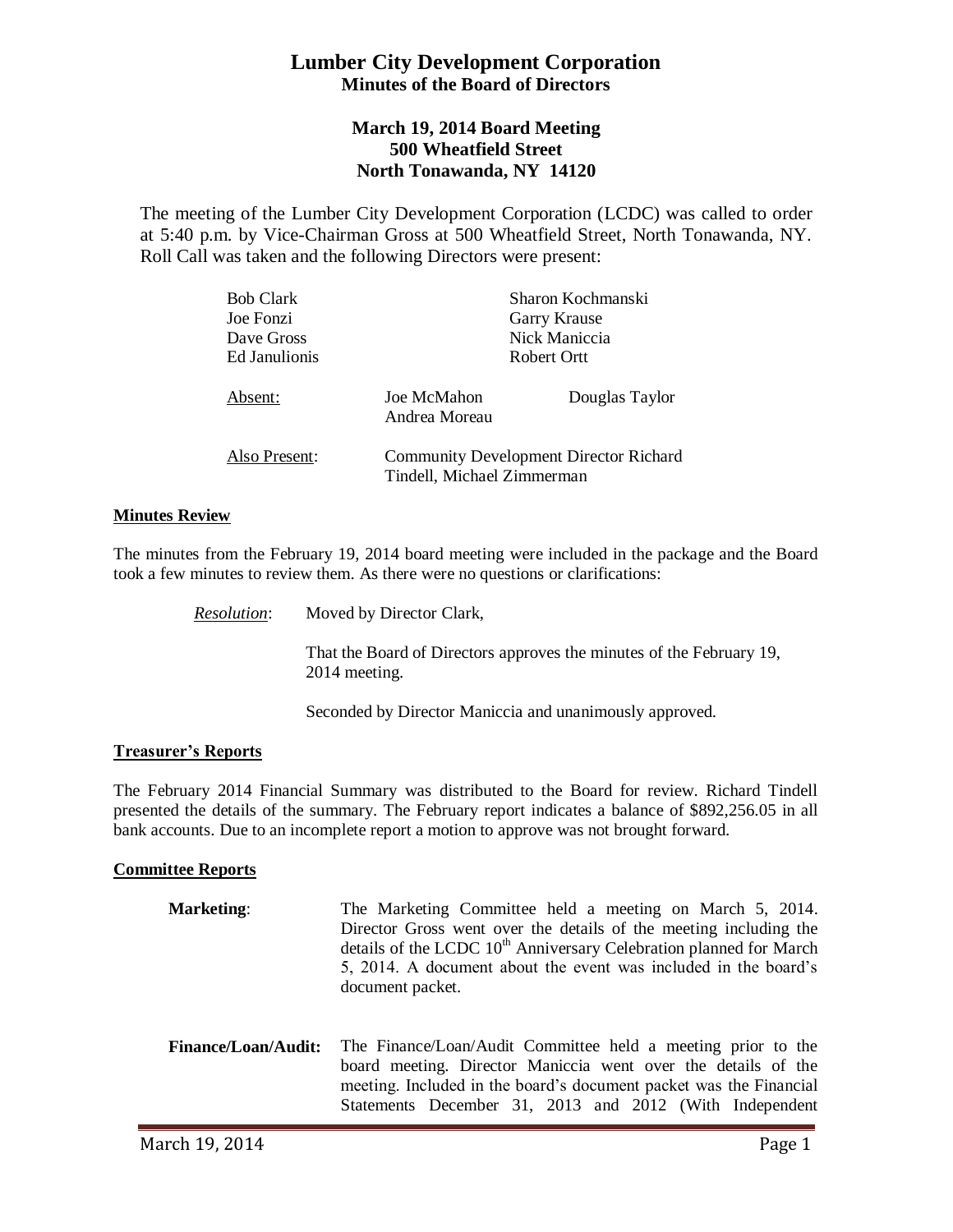|                    | Auditors' Report Theron). Director Maniccia, Director Kochmanski<br>and Community Development Director Tindell went over the<br>findings, details and recommendations of the report and answered all<br>questions from the board.                                                                                                 |
|--------------------|-----------------------------------------------------------------------------------------------------------------------------------------------------------------------------------------------------------------------------------------------------------------------------------------------------------------------------------|
| Resolution:        | Moved by Director Maniccia,                                                                                                                                                                                                                                                                                                       |
|                    | That the Board of Directors accepts the Financial Statements December<br>31, 2013 and 2012 (With Independent Auditors' Report Theron) as<br>presented.                                                                                                                                                                            |
|                    | Seconded by Director Janulionis and unanimously approved.                                                                                                                                                                                                                                                                         |
| Resolution:        | Moved by Director Maniccia,                                                                                                                                                                                                                                                                                                       |
|                    | That the Board of Directors approves a \$3,500.00 grant and a \$3,500.00<br>loan extension to Designer Sportswear to facilitate repairs to their building<br>at 80 Webster Street.                                                                                                                                                |
|                    | Seconded by Director Clark and unanimously approved.                                                                                                                                                                                                                                                                              |
| Projects:          | The Lumber City Development-Potential Projects Update document<br>was included in the information packet distributed to the Board. The<br>document detailed current projects, potential projects and project<br>leads. Richard Tindell and Michael Zimmerman went over the details<br>of the document and answered all questions. |
| <b>Personnel:</b>  | Personnel Committee Chair Kochmanski opened a discussion with<br>the board regarding a candidate board member. An Introductory Bio<br>document was included in the information packed distributed to the<br>board.                                                                                                                |
|                    | The LCDC welcomes Bob Clark to the Board of Directors.                                                                                                                                                                                                                                                                            |
| Resolution:        | Moved by Director Kochmanski,                                                                                                                                                                                                                                                                                                     |
|                    | That the Board of Directors approves the appointment of Brian Pettit to<br>the LCDC Board of Directors.                                                                                                                                                                                                                           |
|                    | Seconded by Director Ortt and unanimously approved.                                                                                                                                                                                                                                                                               |
| <b>Resolution:</b> | Moved by Director Kochmanski,                                                                                                                                                                                                                                                                                                     |
|                    | That the Board of Directors approves the hiring of Diana Diebler as<br>bookkeeper of the LCDC                                                                                                                                                                                                                                     |
|                    | Seconded by Director Ortt and unanimously approved.                                                                                                                                                                                                                                                                               |
| Governance:        | The Governance Committee did not hold a meeting.                                                                                                                                                                                                                                                                                  |

## **Old Business:**

**2013 NYS CFA grants:** Michael Zimmerman reported to the board that a signed agreement was received from NYS for the Oliver Main Street grant.